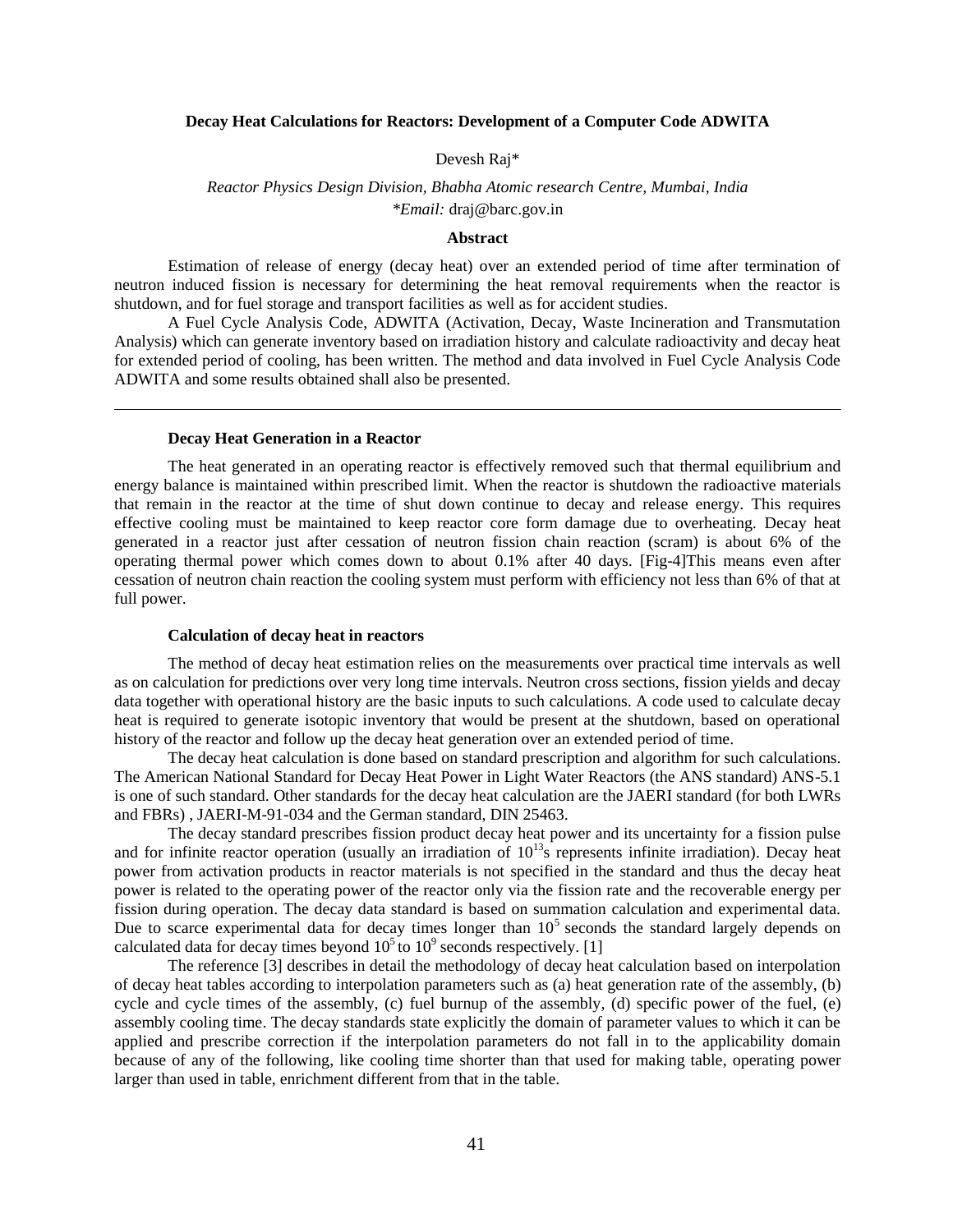#### **Codes for decay heat generation calculation**

The codes for decay heat calculation are used extensively for the safety assessments of all types of nuclear plant, handling of fuel discharges, the design and transport of fuel-storage flasks, long time management of the radioactive waste and thus have far reaching consequence on safety and sustainability of nuclear energy. [2] The codes used for the decay heat calculation for the licensing purposes use the decay data tables according to the regulatory requirement. Such codes are based on realistic decay heat measurements and details of the operational history. The ORNL-LWRARC is such a code. [1,3]

The other kind of decay heat calculation codes are required to generate the inventory at the shutdown based on irradiation history before embarking on decay heat calculation based on radioactive transitions. The example of such codes is ORIGEN and its versions [4, 5], CINDER [6], and DCHAIN [7]. The inventory generation and subsequent decay heat calculation in such codes depends on the reactor specific neutron flux dependent cross section library and a decay data library. ADWITA (Activation Decay Waste Incineration and Transmutation Analysis) is an inventory generation and decay calculation code based on matrix exponential method [4, 5] and series solution of generalised Bateman equation for the transmutation chains through Transmutation Trajectory Analysis (TTA). [8, 9]

### **Cross section data libraries**

Reactor physics design codes usually needs to consider limited number of nuclides which are required for the spectrum and reactivity calculations but decay data codes require reactor specific flux dependent transition rates for exhaustively large number of nuclides which are vital not only for the reactor design calculation but also for the backend process of the fuel cycle. The reactor physics codes usually use about few hundred nuclides explicitly while discharge fuel inventory include few thousands nuclide. The cross section data for the point reactor fuel cycle code used for the generation of inventory and decay data can be obtained from the spectrum calculation code used for the reactor design. The space time averaged cross section data for the nuclides which are explicitly used in spectrum calculation can be obtained for the use in fuel cycle analysis code by flux-volume weighting of self-shielded time dependent microscopic cross section.[10] Table 1 and 2 present capture and fission cross section for some isotopes calculated for PHWR220 library used by code ADWITA. The data for the nuclides, which are not used explicitly in the spectrum codes, can be obtained by weighting the point data with the spectrum specific to the region of the isotope of interest. As example the isotopes belonging to set of fission product can be collapsed with the spectrum specific to the fuel region. Likewise isotopes prevailing in in structural materials or used as soluble poison in coolant or moderator can use spectrum prevailing in those regions. Figure 1 shows a typical BOC (Beginning of Cycle)spectrum prevailing inthe average pin, three rings of fuel and in homogenized lattice cell in PHWR220 19 rod cluster geometry as obtained in 172 energy groups WIMS convention. The data for the nuclides which cannot be obtained from the spectrum collapsing because of lack of complete set of data (in the form of ENDF file) but have piece wise spectrum specific measured or calculated data can be obtained by weighting of such piecewise data keeping in to account the difference between the spectrum for which data is reported and the spectrum of interest for which data is to be obtained. The EXFOR (Experimental Nuclear Reaction Data), CINDA (Computer Index of Nuclear Reaction Data) and NSR (Nuclear Science References) databases (all available online at https://www-nds.iaea.org/) are rich source of such measured piecewise data.

The fission product yield data is required for the inventory generation codes.The individual and cumulative fission product for fission by different incident energy of neutron is given in MT454 and MT459 of file8 in ENDF/B data file.The fission yield of a nuclide I due to fission of nuclide J is required to be multiplied with the fission cross section of nuclide J to obtain corresponding transition matrix element. This requires the fission product yield must correspond to the neutron spectrum for the system of interest for which fission cross section data has been obtained. The library for code ADWITA uses individual fission yields from MT454. The ENDF/B-VII.0 release includes fission product yields for fission of 31 actinides. As of now, explicit fission yields from fission of 6 actinides, namely  $^{232}Th$ ,  $^{233}U$ ,  $^{235}U$ ,  $^{238}U$ 238,  $^{239}Pu$  and  $^{241}Pu$  is used in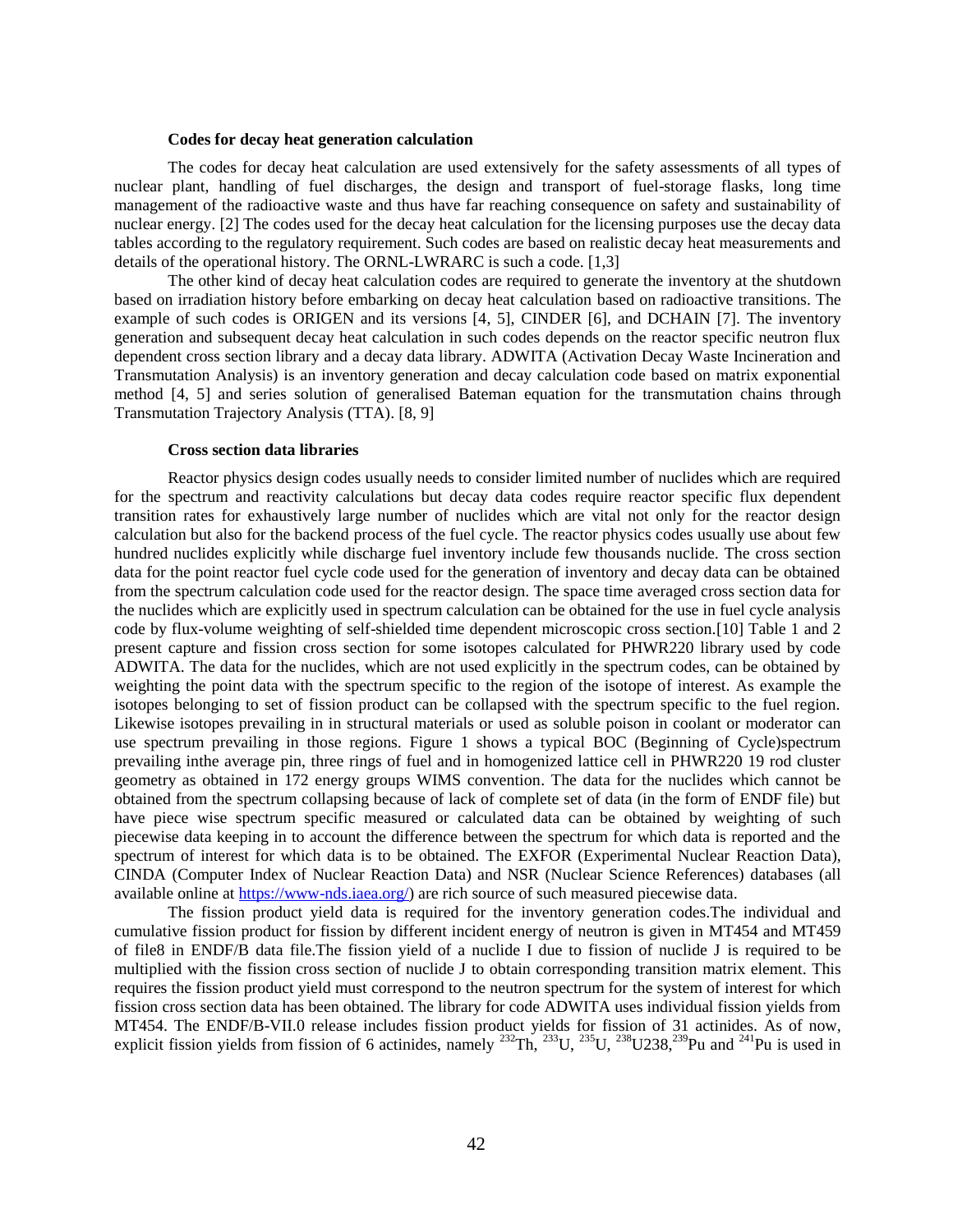### **Decay Data Library**

The calculation of transitions and heat generation due to radioactive transitions requires a decay data library with details like decay half-life, branching ratios and energy release (Q value) associated with the decay. Library should also provide isotopic abundances of isotopes and toxicities if output in terms of elemental composition and corresponding toxicities are required. As of now code ADWITA do not support elemental compositions as input and output, nor does it give toxicity. The nuclear wallet card from BNL and MT457 in file8 of ENDF/B-VII.0 release, which is basically ENDF translation of BNL nuclear wallet card database, is the source of decay data file.



Table 2 Some LLFP capture cross section in PHWR220 library

The code ADWITA can generate inventory based on irradiation or burnup history and continue with the decay of inventory for extended period of time. In one of the input files the name of the cross section file, name of the decay data file together with burnup history is required to be given. In other input file isotopic composition in grams of the nuclides in all three categories, namely activation products, actinides and daughters, and fission products, needs to be given. The code generates three output files, one each for the activation products, actinides and daughters, and fission products, which contain isotopic composition in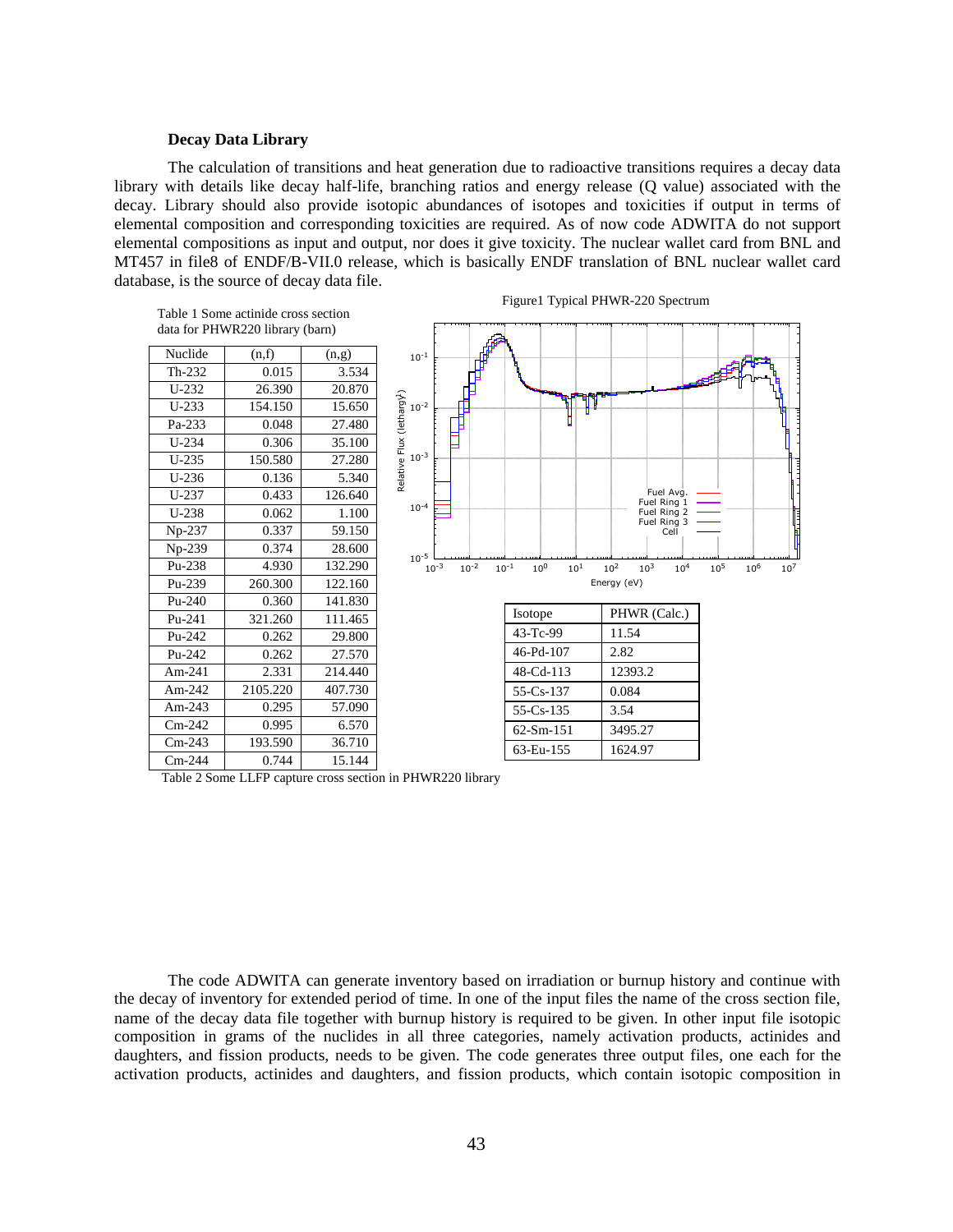The figures 2 through 4 present some typical results for a 19 rod cluster 220 MWe Indian PHWR obtained from the code ADWITA for burnup of one ton natural uranium up to 10 GWD/t with power density 19.77 MW/t and subsequent decay. The nuclide ID in Fig 2 is Z\*10,000+A\*10 of the isotope.



The table 4 and 5 are the radioactivity and decay heat generated by fission products during cooling up to 1.0E10 sec after a burnup of 7500 MWD/t [15, p102-103]. The difference in result can be due to difference in method, data libraries, and specific power used for the burnup. In case of ADWITA an specific power density of 33.155 MWt/tHM has been used to attain a burnup of 7500 MWD/t. Please refer to reference 15 for the details about quoted results.



The tables 3, 4 and 5 below gives some results obtained from ADWITA and that from reference 15. The table 3 gives the amount of  $^{235}$ U and  $^{239}$ Pu at 0, 4000, and 8000 MWD/t burnup as obtained from ADWITA and that given in reference 15 [p 26-27].

Table  $3^{235}$ U and  $^{239}$ Pu content [15 P 26-27]

| Burnup                      | $0.0$ GWD/t |                                                                                |                                                                              |  |  |  |  |  |  |
|-----------------------------|-------------|--------------------------------------------------------------------------------|------------------------------------------------------------------------------|--|--|--|--|--|--|
| $\frac{235}{235}U(g/kg)$    |             |                                                                                |                                                                              |  |  |  |  |  |  |
| PPV-Canada                  | 7.1138      | 4.0 GWD/t8.0 GWD/t<br>3.7859<br>3.7465<br>3.7962<br>3.8290<br>1.9412<br>2.0949 |                                                                              |  |  |  |  |  |  |
| WIMS-Romania                | 7.1137      |                                                                                | 1.9957<br>1.9606<br>2.0195<br>2.0520<br>2.4136<br>2.7282<br>2.4895<br>2.6486 |  |  |  |  |  |  |
| CLU B-India                 | 7.1138      |                                                                                |                                                                              |  |  |  |  |  |  |
| <b>ADWITA</b>               | 7.1138      |                                                                                |                                                                              |  |  |  |  |  |  |
| $\frac{239}{239}$ Pu (g/kg) |             |                                                                                |                                                                              |  |  |  |  |  |  |
| PPV-Canada                  | 0.0         |                                                                                |                                                                              |  |  |  |  |  |  |
| WIMS-Romania                | 0.0         |                                                                                |                                                                              |  |  |  |  |  |  |
| CLU B-India                 | 0.0         | 1.9309                                                                         |                                                                              |  |  |  |  |  |  |
| <b>ADWITA</b>               | 0.0         | 2.0811                                                                         |                                                                              |  |  |  |  |  |  |

Table 4 Radioactivity (Curies/Ton) of Fission Products [15, P102]

| Time(s)       | 0.0E00                                                                                              | 5.0E00 | 1.0E01 | .0E02 | .0E03 | .0E04 | 1.0E05 | .0E06 | 1.0E07 | .0E08 | .0E10 |
|---------------|-----------------------------------------------------------------------------------------------------|--------|--------|-------|-------|-------|--------|-------|--------|-------|-------|
| Argentina     | 1.50E+08 1.39E+081.34E+081.08E+087.43E+07l4.75E+07D.86E+07l1.38E+07B.48E+062.38E+058.13E+01         |        |        |       |       |       |        |       |        |       |       |
| Pakistan      | 1.51E+08 1.39E+08l1.34E+08l1.09E+08l7.54E+07l4.85E+07l2.84E+07l1.37E+07l3.49E+06l2.47E+05l1.20E+02  |        |        |       |       |       |        |       |        |       |       |
| <b>ADWITA</b> | 1.49E+08_l1.33E+08l1.27E+08l9.77E+07k.96E+07l4.54E+07l2.80E+07l1.34E+07l3.32E+06l2.24E+05l5.66E+01l |        |        |       |       |       |        |       |        |       |       |

Table 5 Thermal Power (Watt/Ton) of fission products [15, P 103]

| Time(s)       | 0.0E00                                                                                               | 5.0E00 | .0E01 | L0E02 | 1.0E03 | L.0E04 | .0E05 | 1.0E06 | 1.0E07 | L0E08 | 1.0E10 |
|---------------|------------------------------------------------------------------------------------------------------|--------|-------|-------|--------|--------|-------|--------|--------|-------|--------|
| Argentina     | 1.68E+06 1.49E+061.40E+061.06E+066.08E+052.82E+051.40E+056.26E+041.44E+049.16E+021.97E-01            |        |       |       |        |        |       |        |        |       |        |
| Pakistan      | 1.69E+06_1.49E+061.40E+061.06E+066.10E+052.83E+051.37E+056.16E+041.42E+048.46E+02l2.63E-01           |        |       |       |        |        |       |        |        |       |        |
| <b>ADWITA</b> | 1.78E+06_11.46E+06l1.35E+06l8.98E+05l5.36E+05l2.55E+05l1.25E+05l5.66E+04l1.31E+04l7.97E+02l1.41E-01. |        |       |       |        |        |       |        |        |       |        |